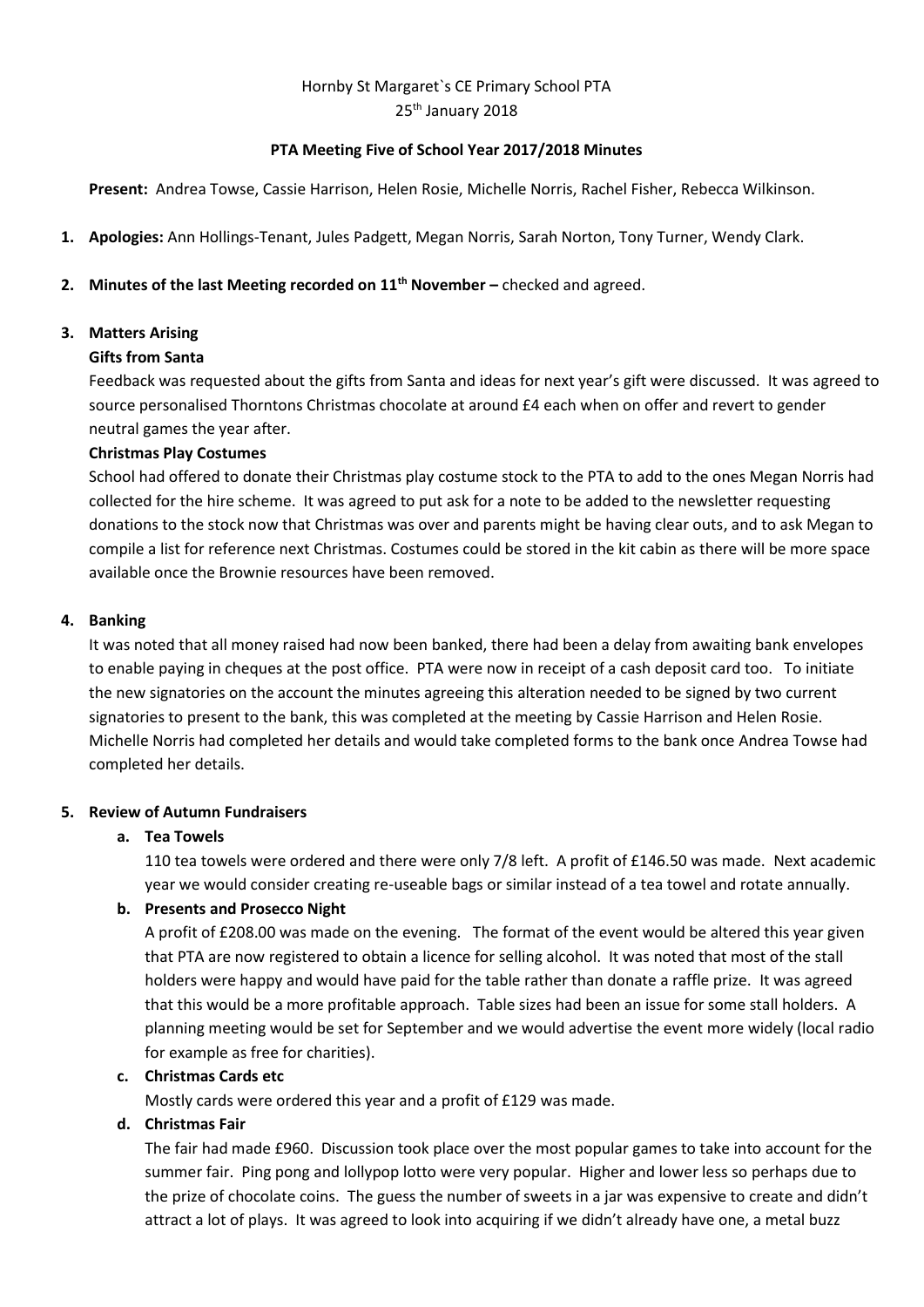game which had always been popular at the St Marys Church Summer fair. Sausages had sold out, whilst the sweet cones didn't seem very popular. Discussion took place over the possibility of running a pick and mix stall.

## **e. Christmas Play DVD**

Dave Collins generously produced these at no cost to the PTA. A profit of £175 was made from sales. PTA had thanked Mr Collins with a gift.

## **6. Future Ideas**

## **a. Summer Fair**

Michelle Norris would liaise with Mr Stafford-Roberts about setting a date for the fair in early June.

### **b. Jumble Sale / Bags to School**

Discussion took place over the pros and cons of holding a jumble sale. Since a jumble had raised significantly more than doing the bags to school on its own it was agreed to hold one in March. A provisional date of 24<sup>th</sup> was suggested. Advertising would need to start quickly and Michelle Norris would arrange for a request to go in the school newsletter for donations to be saved.

## **c. Bingo Evening**

Following the success of previous bingo evenings it was agreed to hold a fun family event as an end of summer get together sometime before 20<sup>th</sup> July.

### **d. Cake Sale**

Michelle Norris would liaise with Mr Stafford-Roberts about PTA holding valentine's day cake sale on Friday 9th February.

### **e. Craft Morning**

Discussion took place about holding a fun craft morning with the emphasis on getting together rather than raising extra funds. Previously PTA had held adults Christmas craft events. It was agreed that PTA would consider this in the autumn term although the consensus was that there are a lot of events planned already.

## f. **Usborne Reading Challenge**

It was noted that Usborne books were running their annual reading challenge to encourage book sales. The challenge consists of children requesting sponsorship for reading books which they would donate to school to purchase books from Usborne who in turn contribute or discount their books. Concerns were raised over the limitations set by purchasing only from Usborne and that the challenge itself may cause pressure to some families where reading as homework is already a struggle. It was agreed not to pursue the scheme this year.

## **7. Any Other Business**

#### **a. Talent Show**

It was noted that PTA hold the trophies for the year 6 talent show that was run last year. Helen Rosie would check with school if they were running the event again this year.

## b. **PTA Contributions**

PTA contributions had amounted to £1628.50 and included;

- i. £34.50 for extra groundsman work in place of a parent helper day
- ii. £240 for the school panto coach
- iii. £278 for the children's Christmas presents from Santa
- iv. £1076 on laptops for the infant class to replace outdated laptops

£1618.50 was raised last year so the bank balance remains healthy.